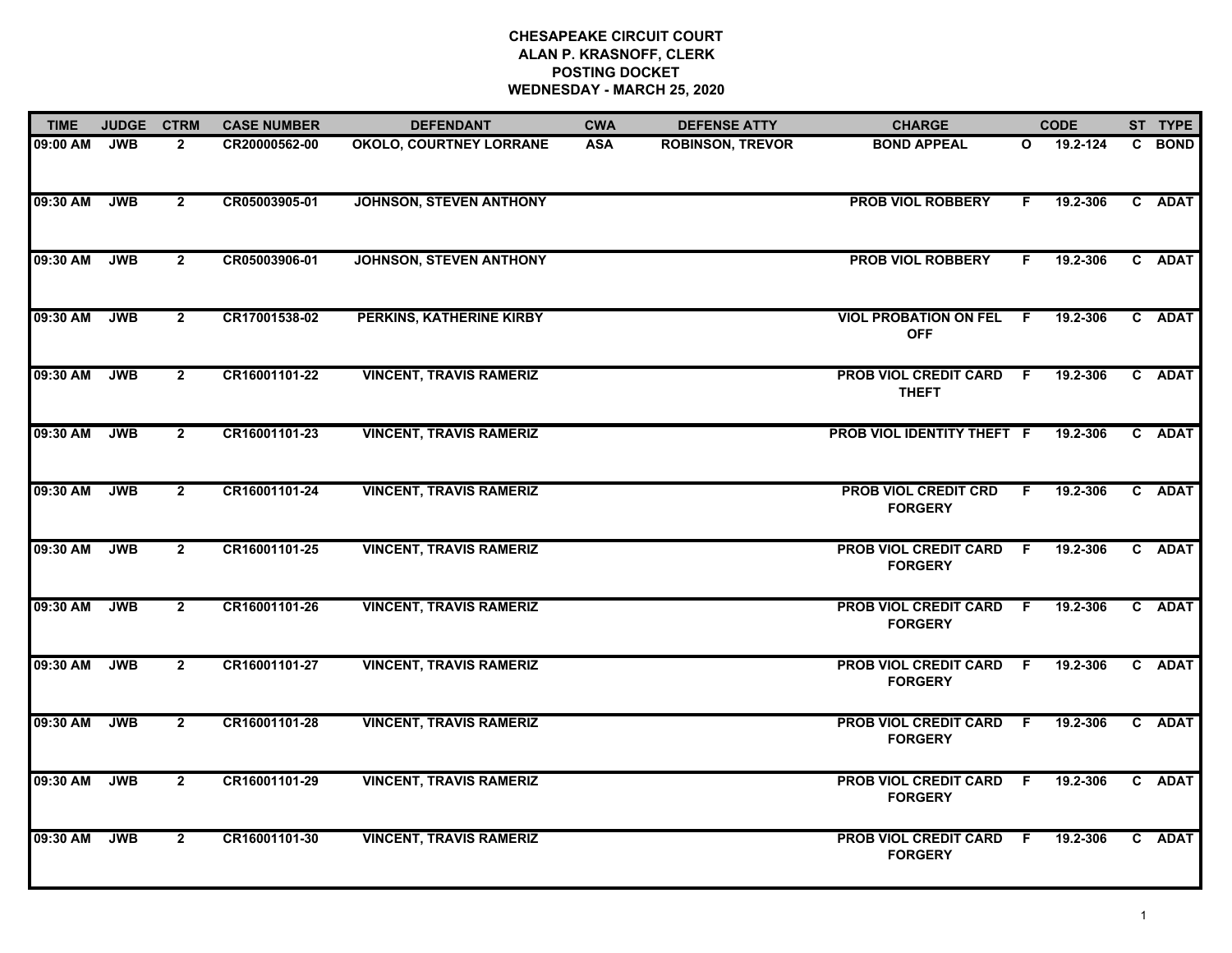## **CHESAPEAKE CIRCUIT COURT ALAN P. KRASNOFF, CLERK POSTING DOCKET WEDNESDAY - MARCH 25, 2020**

| <b>TIME</b> | <b>JUDGE</b> | <b>CTRM</b>  | <b>CASE NUMBER</b> | <b>DEFENDANT</b>               | <b>CWA</b> | <b>DEFENSE ATTY</b>    | <b>CHARGE</b>                                  |   | <b>CODE</b> | <b>ST</b> | <b>TYPE</b> |
|-------------|--------------|--------------|--------------------|--------------------------------|------------|------------------------|------------------------------------------------|---|-------------|-----------|-------------|
| 09:30 AM    | <b>JWB</b>   | $\mathbf{2}$ | CR16001101-31      | <b>VINCENT, TRAVIS RAMERIZ</b> |            |                        | <b>PROB VIOL CREDIT CARD</b><br><b>FORGERY</b> |   | 19.2-306    | C.        | <b>ADAT</b> |
| 12:30 PM    | <b>JWB</b>   | 2            | CR19001668-00      | <b>COLES, AARON DOMINIQUE</b>  | <b>KJB</b> | <b>SEBOK, ANDREW R</b> | DRUGS: POSSESS SCHIOR F<br>Ш                   |   | 18.2-250    | C.        | <b>BOND</b> |
| 12:30 PM    | <b>JWB</b>   |              | CR19001668-01      | <b>COLES, AARON DOMINIQUE</b>  | <b>KJB</b> | <b>SEBOK, ANDREW R</b> | <b>POSSESSION OF</b><br><b>MARIJUANA</b>       | M | 18.2-250.1  |           | <b>BOND</b> |